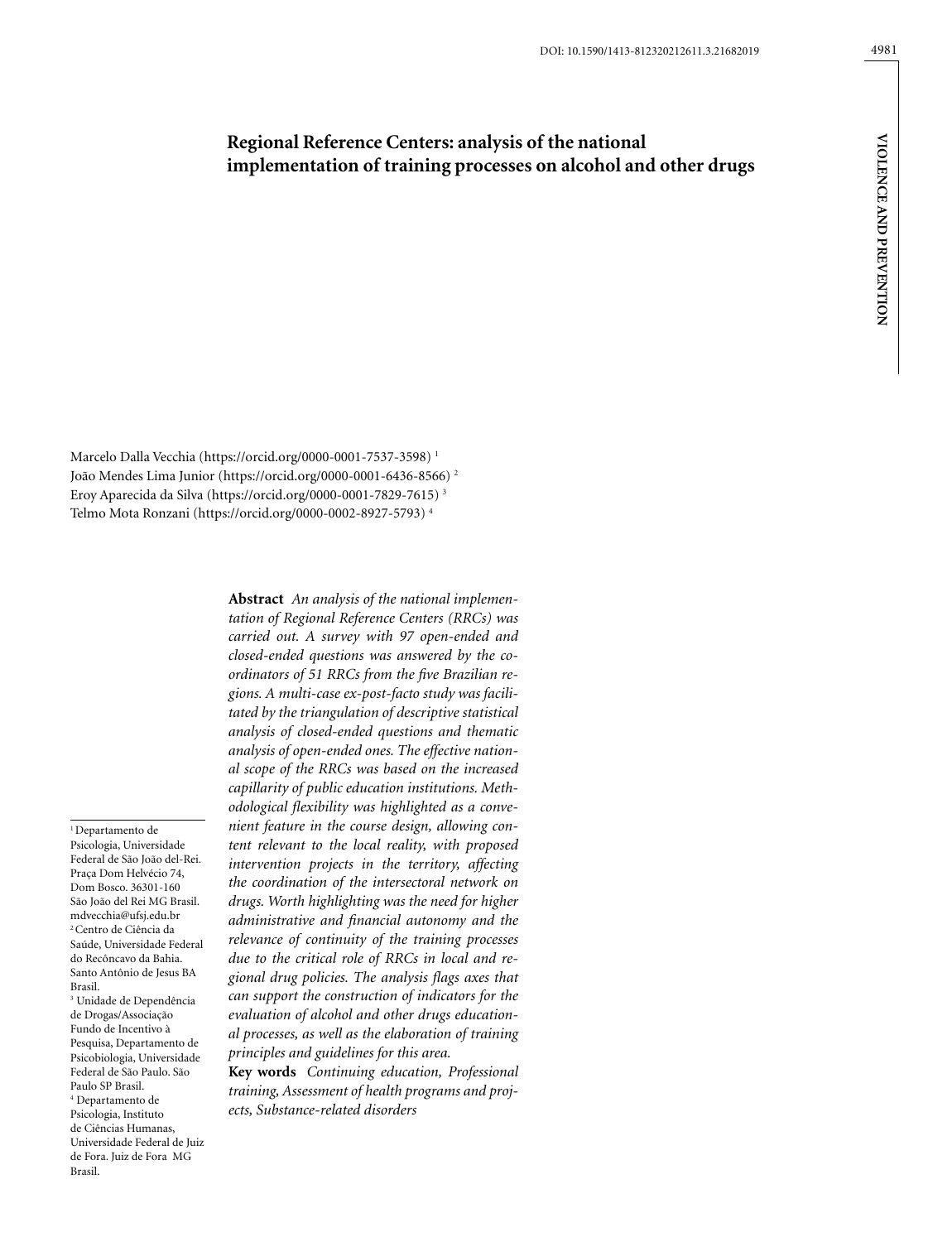# **Introduction**

The emphasis on the formation and continuing education as a function of the SUS has been affirmed since the Eighth National Health Conference held in 1986 and enshrined in the Organic Health Law of 1990. In the first two National Conferences on Human Resources for Health, held in 1986 and 1993, the importance of guiding the training for the enhancement of health work was emphasized. The Third National Conference on Labor Management and Health Education, held in 2006, evidenced the need to include "drug addiction" as a training subject.

Permanent Health Education (EPS) adopts the daily technical-social actions of health workers in their teams as starting points of training processes $1-3$ , orienting itself towards the acquisition of knowledge and the implementation of health practices that strategically contribute to advancing the SUS4 . EPS-based training policies should be consistent with the principles of human rights and citizenship promotion, adopting the indissociability between theory and practice<sup>5</sup>, with the potential to minimize stigmas related to drug users<sup>6</sup>.

The National Drug Policy (PNAD) has considered the need to involve educational institutions to empower, articulate, multiply, and strengthen drug use-related actions since 2005. However, the federal government only conducted a national training policy in 2010. As a political response to the so-called "crack epidemic" at the time, the Integrated Plan to Fight Crack and Other Drugs (PIEC) was established, setting funding for the creation of Regional Reference Centers (RRCs).

In 2010, the PIEC Steering Committee, through Public Notice N°002/2010/GSIPR/ SENAD7 (hereafter referred to as "2010 Public Notice"), made the first public call for proposals for financial support for the implementation of RRCs. The 2010 Public Notice pre-delimited the object of the courses, target audience, workload, a minimum number of students, objectives, and content. Initially, the National Secretariat for Drug Policy (SENAD) awarded decentralized funds to 51 RRCs. Both this Public Notice and the other two subsequently launched advocated that the proposals be EPS-based.

In 2011, the "Crack, it is possible to defeat it" Program was launched, whose "Prevention" axis prioritized training, dissemination of information and guidance, aimed at diverse audiences and resorting to classroom and distance learning.

Thus, the second public call was launched, targeting both the RRCs already implemented and the proposition of new Centers. The Public Call Notice N° 01/20128 (hereafter referred to "2012 Public Notice") followed the general parameters of the 2010 Public Notice, including, besides health and social assistance, the judiciary, the public prosecutor's office, and public security.

The Public Notice Nº 08/2014-SENAD/MJ9 ("2014 Public Notice"), launched two years later, the third and last to date, broadened the scope of the target audience to "policies with interface in the prevention and care of drug use-related problems". The object, content, objectives, target audience, and methods of the courses, unlike the 2010 and 2012 Public Notices, should be agreed upon with intersectoral collegiate bodies. The 2014 Public Notice required theoretical and practical sessions in the formative processes, and a total workload ranging from 40 to 80 hours.

Thus, we can observe that training in the field of alcohol and other drugs was one of the structuring components of the policies and programs that emerged in the government cycle inaugurated after the "Crack, it is possible to defeat it" Program. Worth mentioning is the effort made by the federal government in that period to ensure conditions and funds for drug training to a wide range of workers. The "Crack, it is Possible to Defeat it" aimed to reach 463,000 health professionals and drug policy strategic areas<sup>5</sup>.

A recent systematic review of Brazilian mental health assessments concluded that the qualification of human resources is a crucial aspect, among others, for improving the provision of services<sup>10</sup>. Nevertheless, drug policy design and implementation require multi-sectoral responses, with scientific evidence considered in prioritizing the government agenda $^{11}$ . However, evaluations of implementation, effectiveness, and results in this field of public policies are rare in the Brazilian reality.

The study reported here is the first nationwide assessment of Brazilian RRCs. It sought to characterize and analyze, from the perspective of its coordinators, the process of implementation at the national level of RRCs in public institutions of technical and higher education.

#### **Methods**

An implementation analysis was conducted as an evaluative research modality, which stands out as a learning opportunity about the political-insti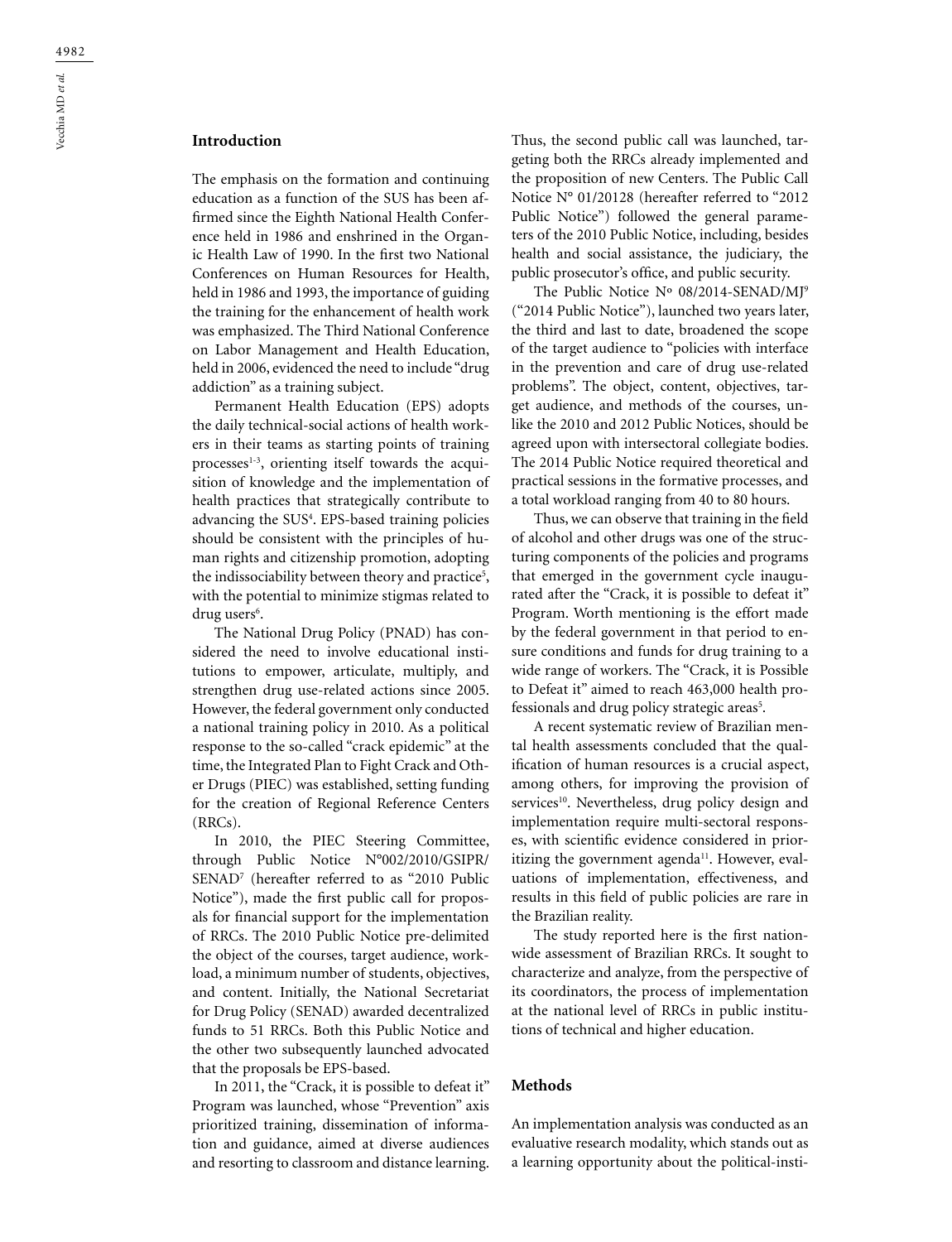tutional framework of the development of public policies, in this case, referring to the training in the field of alcohol and other drugs<sup>12</sup>. Implementation analyses can identify critical aspects of the success or failure of the goals set and understand the processes that have enabled a certain level of achievement of expected results<sup>13</sup>.

An ex-post-fact multiple case study was facilitated by collecting data from a survey questionnaire containing 97 questions in total (69 open-ended and 28 closed-ended) answered by the coordinators of the Brazilian RRCs. Coordinators were requested to inform the public notices to which they submitted, approved, and developed course proposals, either partially or in full. Concerning the 2010 and 2012 Public Notices, which pre-defined the courses, closed-ended questions assessed the relevance of target audiences, content, methods, and workload sufficiency, as well as the means of dissemination, educational resources, and post-course follow-up strategies. Open-ended questions requested additional comments. As for the 2014 public notice, which did not pre-delimit the courses, open-ended questions asked for information on the three most relevant courses: title, syllabus/content, methods, evaluation/follow-up strategies, target audience and the number of vacancies. Other open-ended questions requested comments on the relevance of target audiences, content, and workload. Then, coordinators were asked to make a general assessment of the RRC implementation: repercussions, feasibility of resource execution, timely articulations, current status of the RRC, and recommendations for improvement. In the end, questions were included aiming at the sociodemographic characterization of the coordinator.

We resorted to the free online tool Google Forms. A pilot study was conducted with the participation of three coordinators whose modification suggestions were fully accepted. The research project was submitted for analysis by the Research Ethics Committee before forwarding it to the coordinators, with a recommendation for development. The invitations to participate in the survey were sent by e-mail between April and June 2018, and contained data about the survey and the link to access the questionnaire to be completed. An available list that included a total of 59 RRCs deployed in the country was adopted.

The following axes were adopted to analyze the implementation of the Brazilian RRCs: (1) characterization of the coordinators and Centers; (2) characterization and analysis of the components of the training processes; (3) analysis of the challenges and potentialities of administrative and financial management; and (4) self-assessment of locoregional impacts. The analyses were triangulated from the same data source<sup>14</sup> in order to develop these four axes: descriptive statistical analysis of closed-ended questions, and thematic analysis of open-ended questions.

The descriptive statistical analysis (frequency, mean, and standard deviation) used the functions available in the Google Spreadsheet generated from the data entered in the questionnaire. The open-ended questions, in turn, were submitted to thematic analysis<sup>15</sup> subsidized by the use of Atlas.ti version 7 software. Each of the open-ended questions was transformed into a primary Atlas.ti document containing the answers given individually by the coordinators in order to perform the thematic analysis. The two-stage coding generated a well-structured code system<sup>16,17</sup>. Excerpts from the answers given to the open-ended questions were included in the presentation of results as an illustration of the analyses carried out, using a code to mention the coordinators, organized by sequential receipt of the questionnaire ("Cnn"), to ensure anonymity.

Fifty-four coordinators from 51 RRCs participated in the study, and information on three RRCs was provided by two coordinators each. A significant response rate of 86% was achieved taking the RRC as a unit of analysis. Tables 1 and 2 systematize the results regarding Axis 1 (characterization of coordinators and RRCs). The results of axes 2, 3, and 4 will be shown in the next section.

### **Results**

#### **Characterization of coordinators and RRCs**

Table 1 shows that the most significant number of RRCs were implemented in the Northeast  $(n = 16)$ , followed by the Southeast  $(n = 14)$ . The North region had the lowest number of RRCs deployed  $(n = 5)$ , but very close to the Midwest  $(n = 6)$ . Data are not surprising concerning the Southeast region, as it is the region with the most significant number and some among the most traditional public technical and higher education institutions. However, it is surprising to see the high number of proposals developed in the Northeast and North regions of the country, given the historical inequality of regional access to continuing education actions.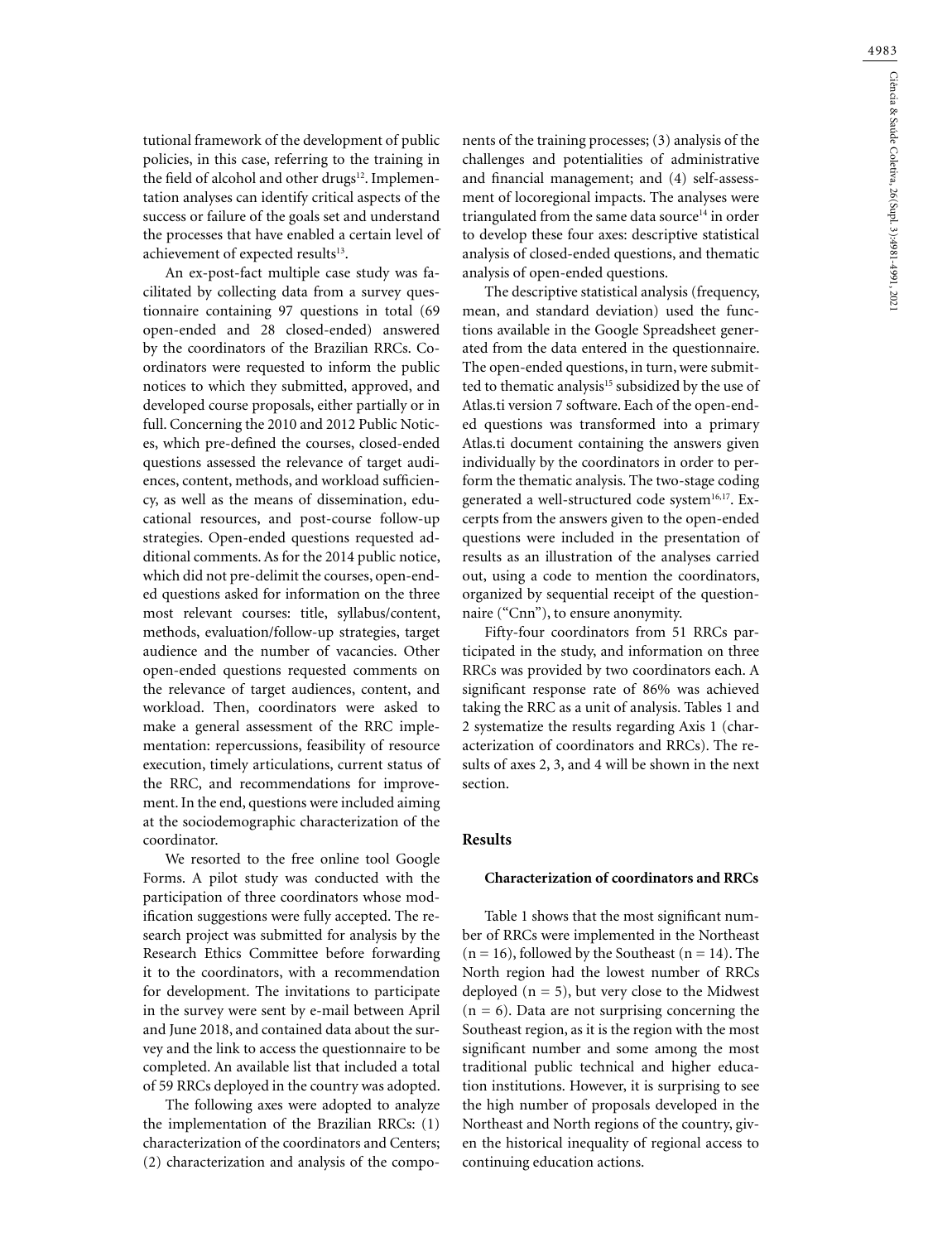Vecchia MD *et al.*

### **Table 1.** RRCs and survey participants.

| <b>Variables</b>                              | n  | $\frac{0}{0}$ |
|-----------------------------------------------|----|---------------|
| Variable                                      | n  | $\frac{0}{0}$ |
| RRC Region                                    |    |               |
| Northeast                                     | 16 | 31.5          |
| Southeast                                     | 14 | 27.4          |
| South                                         | 10 | 19.6          |
| Midwest                                       | 06 | 11.7          |
| North                                         | 05 | 9.8           |
| Public notice(s) of proposal(s)<br>submission |    |               |
| 2014 public notice only                       | 13 | 25.5          |
| 2010, 2012 and 2014 public notices            | 12 | 23.6          |
| 2010 public notice only                       | 08 | 15.7          |
| 2010 and 2012 public notices                  | 07 | 13.7          |
| 2010 and 2014 public notices                  | 05 | 9.8           |
| 2012 and 2014 public notices                  | 04 | 7.8           |
| Only public notice 2012                       | 02 | 3.9           |
| Gender of coordinators                        |    |               |
| Women (trans or cis)                          | 36 | 66.7          |
| Men (trans or cis)                            | 15 | 27.8          |
| Non-binary gender                             | 02 | 3.7           |
| Would rather not inform                       | 01 | 1.8           |
| Age group of coordinators                     |    |               |
| $30 - 40$                                     | 10 | 18.6          |
| $41 - 50$                                     | 18 | 33.3          |
| $51 - 60$                                     | 14 | 25.9          |
| > 61                                          | 12 | 22.2          |
| Graduation course                             |    |               |
| Nursing                                       | 18 | 31.0          |
| Psychology                                    | 16 | 27.7          |
| Medicine                                      | 06 | 10.3          |
| Social sciences                               | 04 | 6.9           |
| Social service                                | 04 | 6.9           |
| Occupational therapy                          | 04 | 6.9           |

| <b>Variables</b>                                                                                      | n   | $\%$ |
|-------------------------------------------------------------------------------------------------------|-----|------|
| Other                                                                                                 |     | 10.3 |
| Area of masters course of                                                                             |     |      |
| coordinators                                                                                          |     |      |
| Public health and related areas                                                                       | 28  | 51.8 |
| Humanities, social and applied social                                                                 |     | 22.2 |
| Psychology and related areas                                                                          | 09  | 16.7 |
| Exact sciences and natural sciences                                                                   | 02. | 3.7  |
| Did not answer                                                                                        | 03  | 5.6  |
| Area of doctorate course of<br>coordinators                                                           |     |      |
| Public health and related areas                                                                       | 25  | 46.3 |
| Humanities, social and applied social                                                                 | 06  | 11.2 |
| Psychology and related areas                                                                          | 07  | 12.9 |
| Exact sciences and natural sciences                                                                   | 03  | 5.6  |
| Did not answer                                                                                        | 13  | 24.0 |
| Keywords of the coordinators'<br>research and practice areas*                                         |     |      |
| Public/collective health, nursing, and<br>related areas                                               | 38  | 22.9 |
| Mental health and related areas                                                                       | 32  | 19.3 |
| Professional areas and applied social<br>sciences (justice, public policy,<br>vulnerable populations) | 27  | 16.3 |
| Themes in humanities and social<br>sciences                                                           | 24  | 14.4 |
| Drug policy and related areas                                                                         | 23  | 13.9 |
| Psychopathology and psychological                                                                     | 22  | 13.2 |
| treatment                                                                                             |     |      |
| * Keywords with four or more occurrences were categorized.                                            |     |      |

Source: Authors' elaboration.

it continues

Regarding the proposal submission public notice also in Table 1, practically half of the RRCs either submitted and developed proposals for the 2014 public notice  $(n = 13)$ , or all three public notices ( $n = 12$ ). One hypothesis for the high adherence to the 2014 Public Notice was the good receptivity to the methodological flexibility of the formative processes, indicated even in the thematic analysis of open-ended questions. Concerning the 12 RRCs that submitted proposals to the three Public Notices, no relevant differences were found between them concerning the region

or specific characteristics of their coordinators. However, coordinators' mean work time in the mental health, alcohol, and other drugs fields in these 12 RRCs is 23.18 years ( $sd = 7.05$ ), against 18.23 (sd = 8.82) of the group, suggesting that they are more experienced coordinators.

The age range of the coordinators is relatively well spread among the delimited decades, with a mean age of 50.54 years ( $sd = 9.98$ ). Concerning the gender of coordinators, approximately two thirds  $(n = 36)$  were women. This frequency is consistent with the fact that 58.7% of the coordinators took their undergraduate courses in the areas of Psychology and Nursing, which have more female graduates historically.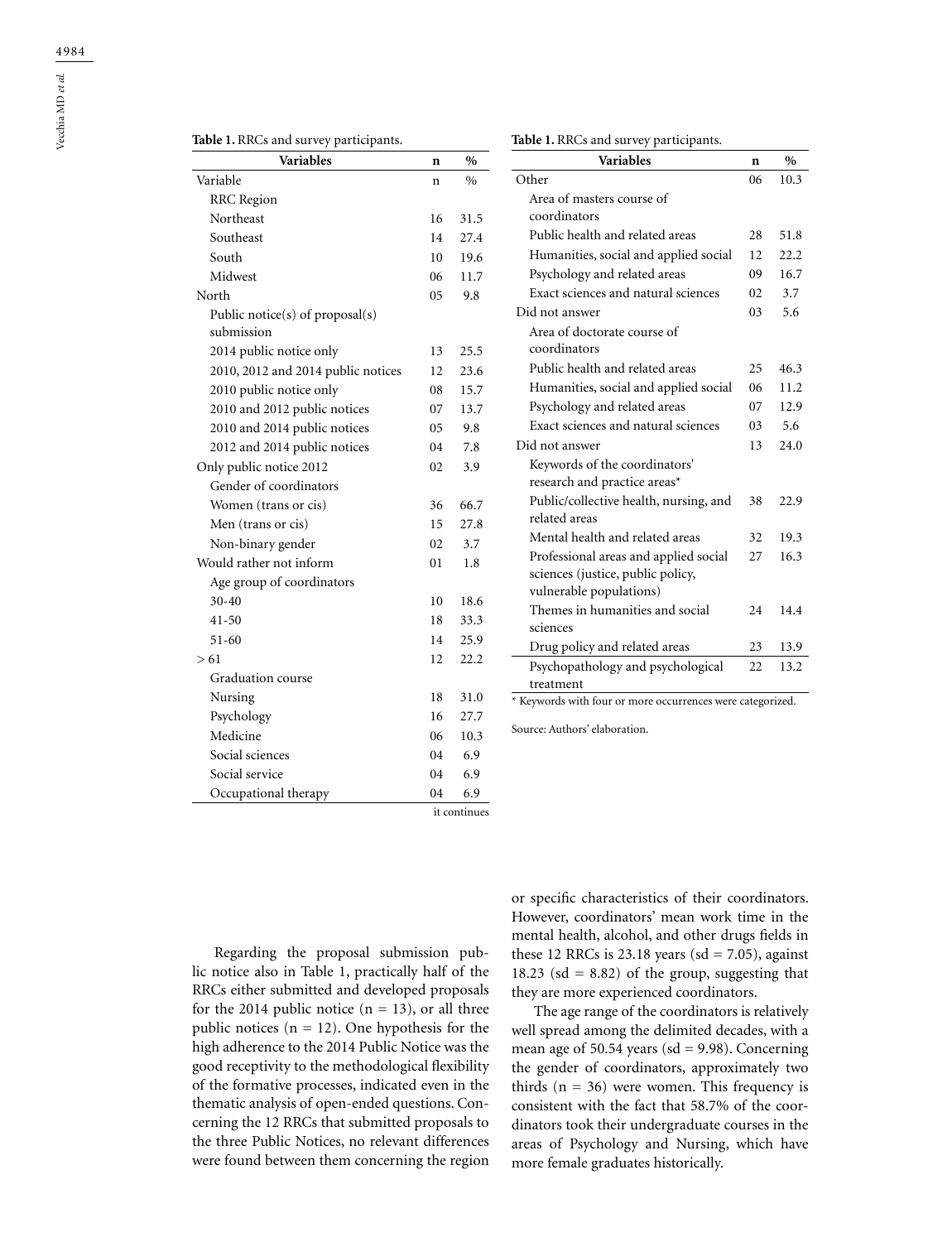4985

### **Characterization and analysis of training process components**

Data in Table 2 express the predominantly positive evaluation of coordinators regarding the target audience, content, methodology, and workload of the developed training processes. The assessment of the relevance of target audiences and seminars (as an element of the methodology) focuses overwhelmingly on "totally agree" and "agree". However, there is also a positive assessment, with a clear concentration around "agree", but including "disagree" (besides "strongly agree") regarding the adequacy of the expected workload and the content and methods to the target audience.

The thematic analysis performed contributed to elucidate these evaluations. First, concerning the virtually unanimous assessment of the relevance of the intended target audiences, we noted that the coordinators emphasized the role of interprofessional and intersectoral education. Notwithstanding the fact that several training courses were considered since the first public notice, the coordinators reported efforts to include in the courses participants in sectors not foreseen in the 2010 and 2012 Public Notices: education professionals, workers of the Judiciary, public security workers, among others: "The participation of criminal judges, prosecutors, and appellate judges contributed to the continuity of learning when, after the course, they put the acquired knowledge into practice" (C25). Again, concerning the target audience, the leadership of the students in the teaching-learning process stands out, using the active methodologies and a vast repertoire of educational resources: "The training process was carried out with active methodologies with content discussion together with the participants where real case studies were used" (C09).

Seminars and events in different formats, open to students and other audiences, were also

|                                                           | <b>Totally</b> |       | Agree       |      | <b>Disagree</b> |               | <b>Totally</b> |               |
|-----------------------------------------------------------|----------------|-------|-------------|------|-----------------|---------------|----------------|---------------|
| <b>Answers</b>                                            |                | agree |             |      |                 |               | disagree       |               |
|                                                           | n              | $\%$  | $\mathbf n$ | $\%$ | n               | $\frac{0}{0}$ | $\mathbf n$    | $\%$          |
| The courses planned considered target audiences relevant  |                |       |             |      |                 |               |                |               |
| to drug policy.                                           |                |       |             |      |                 |               |                |               |
| 2010 public notice                                        | 07             | 21.9  | 23          | 71.8 | 00              | 0.0           | 02             | 6.3           |
| 2012 public notice                                        | 08             | 32.0  | 15          | 6.0  | 01              | 4.0           | 01             | 4.0           |
| The content provided for the courses covered the needs of |                |       |             |      |                 |               |                |               |
| each target audience.                                     |                |       |             |      |                 |               |                |               |
| 2010 public notice                                        | 05             | 15.6  | 22          | 68.8 | 04              | 12.5          | 01             | 3.1           |
| 2012 public notice                                        | 04             | 16.0  | 16          | 64.0 | 0 <sub>5</sub>  | 20.0          | 00             | $0.0^{\circ}$ |
| The methods used for the implementation of the courses    |                |       |             |      |                 |               |                |               |
| were adequate for each target audience.                   |                |       |             |      |                 |               |                |               |
| 2010 public notice                                        | 07             | 21.9  | 17          | 53.1 | 05              | 15.6          | 03             | 9.4           |
| 2012 public notice                                        | 07             | 28.0  | 13          | 52.0 | 04              | 16.0          | 01             | 4.0           |
| The expected course load was sufficient to cover the      | 25             |       |             |      |                 |               |                |               |
| content to be addressed.                                  |                |       |             |      |                 |               |                |               |
| 2010 public notice                                        | 04             | 12.5  | 23          | 71.9 | 05              | 15.6          | 00             | 0.0           |
| 2012 public notice                                        | 04             | 16.0  | 16          | 64.0 | 04              | 16.0          | 01             | 4.0           |
| Opening and closing seminars were relevant to course      | 09             | 36.0  | 14          | 56.0 | 02              | 8.0           | 00             | 0.0           |
| participants (2012 public notice).                        |                |       |             |      |                 |               |                |               |
| The implementation of decentralized resources by SENAD    | 12             | 25.0  | 17          | 35.4 | 10              | 20.8          | 09             | 18.8          |
| was uncomplicated.                                        |                |       |             |      |                 |               |                |               |
| The courses offered by the RRC have had a significant     | 22             | 45.8  | 25          | 52.2 | 01              | 2.0           | 00             | 0.0           |
| impact on regional drug policies.                         |                |       |             |      |                 |               |                |               |
| The articulations promoted by the RRC were relevant to    | 27             | 56.2  | 20          | 41.8 | 01              | 2.0           | 00             | 0.0           |
| regional drug policies.                                   |                |       |             |      |                 |               |                |               |

**Table 2.** Evaluation of training processes, management of proposals and perceived impacts.

Source: Authors' elaboration.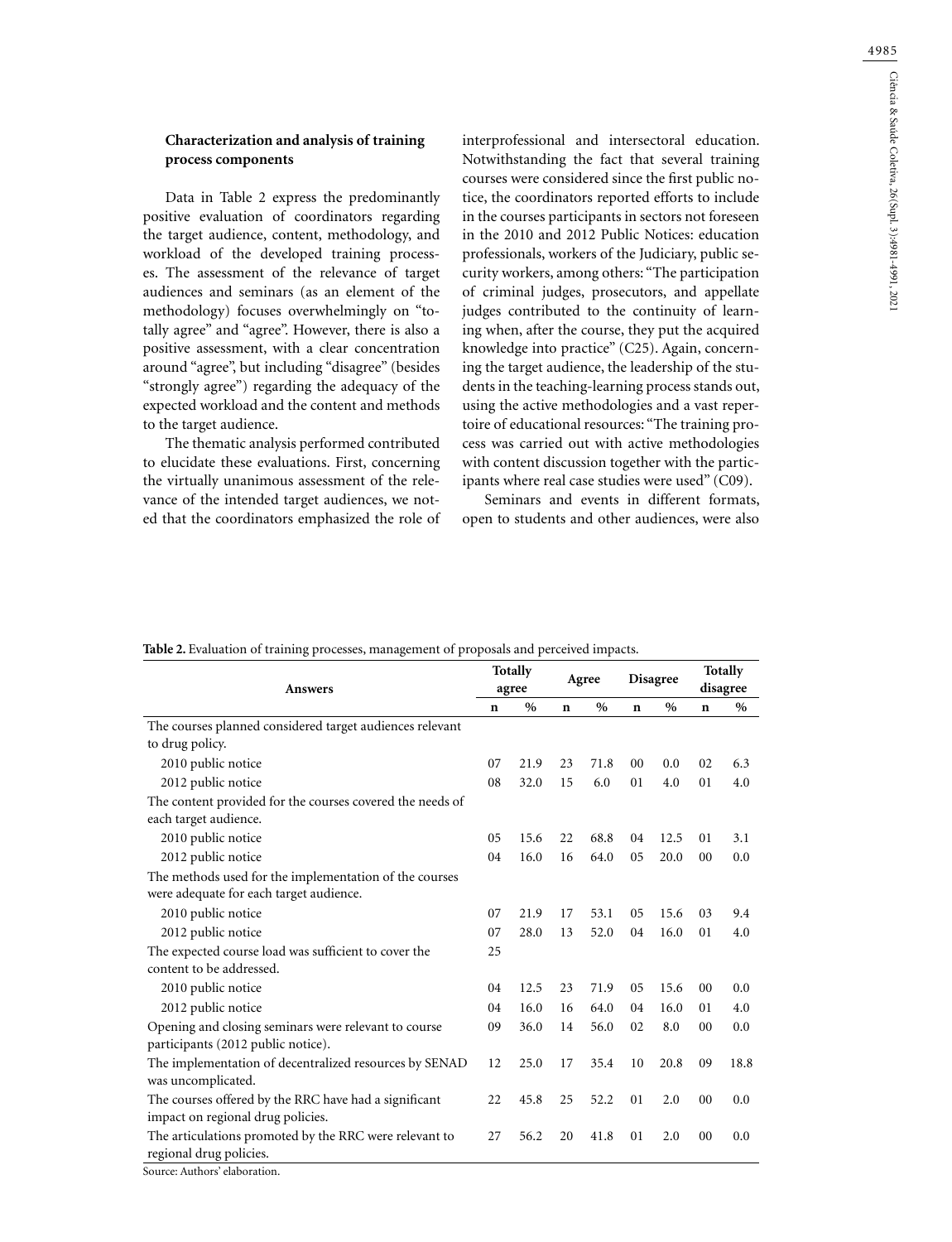evaluated in a notoriously positive way. Seminars were perceived as spaces that promote the reception of new students and meeting those who already attend them; sharing work experiences and intervention projects in the territory, and a space for articulation between partners and analysis of the situation of alcohol and other drugs policies: "we held a closing seminar in which the participants of the courses lead on, as they presented the intervention projects that were ongoing or being started" (C47).

Again, concerning the methods, two other aspects may have contributed to a less homogeneously positive assessment of the methodology's adequacy vis-à-vis the target audiences. The first refers to the difficulties for greater involvement of the students: (a) obstacles to the removal for face-to-face participation, due to the questioning of previous agreements on change of management and the non-guarantee of removal for training due to the type of work relationship ("Drop-out also occurred during times of government transition or local political instability" (C12)); and (b) problems with the travel of students to the RRC host city to attend staged classroom activities ("there were many enrolled, but not all continued the course for various reasons, including distance", (C40)). The second aspect refers to the adjustments made to the preset workload for the courses (in particular in the proposals submitted to the 2010 and 2012 Public Notices) to effectively consider practical activities: "The workload could be up to 60 hours, and part was intended for practice. [...] We consider it very complicated to meet this issue, due to the difficulty of workers leaving their jobs for so long. Thus, we redesigned the courses for 20h theory and 20h practice" (C04).

The thematic analysis also allowed understanding the inhomogeneous assessment of the content's adequacy to the needs of the target audience. Thus, we noted, at first, that the approach to comprehensive care involves dealing with drugs as a taboo issue, encompassing, besides the transmission of knowledge, educational practices that promote awareness: "Although the improvement course is aimed at professionals who deal directly with the problem, dealing with the drug problem, in particular, the situation of drug users and their place as a subject of rights is still a big taboo" (C23).

Also, the adherence of students to the formative processes required managing the tension between the offer of general contents for beginners and specific ones for the most experienced ones:

"Sensitized professionals, with professional practices using some of the mentioned approaches, demanded more content, deepening" (C12).

Concerning the evaluation strategies used in the formative processes, two aspects were highlighted in the thematic analysis: (a) the participatory nature of the evaluations, coherently with the valorization of the leadership of students ("The presence and participation in the course and elaboration of a problem-solving proposal related to the practice of professionals was considered in the evaluation", C28), and (b) the prevailing adoption of formative assessment, allowing the detection of weaknesses and learning needs throughout the courses, with the elaboration of intervention projects as a final product ("Besides the instrument that evaluated the activities, participants were assessed by presenting territorial analysis projects, for their applicability and involvement", C41). The elaboration of intervention projects facilitated the consideration of contents that are more in tune with the local reality, such as family, network articulation and drug use among indigenous, young and old people: "we incorporated aging-related modules into the course content, as well as drug use by this population contingent" (C03).

### **Analysis of management challenges and potentials**

The coordinators' assessment of the proposed management, contained in Table 2, is at odds with the mostly positive assessment presented in the previous section on the adequacy of the target audience, content, methods, and workload of the courses implemented. Thus, when the smooth implementation of decentralized resources is stated, both positive ("totally agree" and "agree"), with  $60.4\%$  (n = 29), and negative ("totally disagree" and "disagree") assessments, with 39.6% ( $n = 19$ ) are identified.

The thematic analysis provided an opportunity to proceed with an in-depth financial implementation. Part of the coordinators stated that they had fully implemented the resources and that their availability was timely and sufficient: "The project managed to implement all the committed resources, and there was no difficulty in meeting the budget target" (C42). A second part reports partial implementation of resources, due to (a) the slow availability of resources by SEN-AD, either in the initial budget decentralization or in the transfer of installments after decentralization; and (b) the slow internal administrative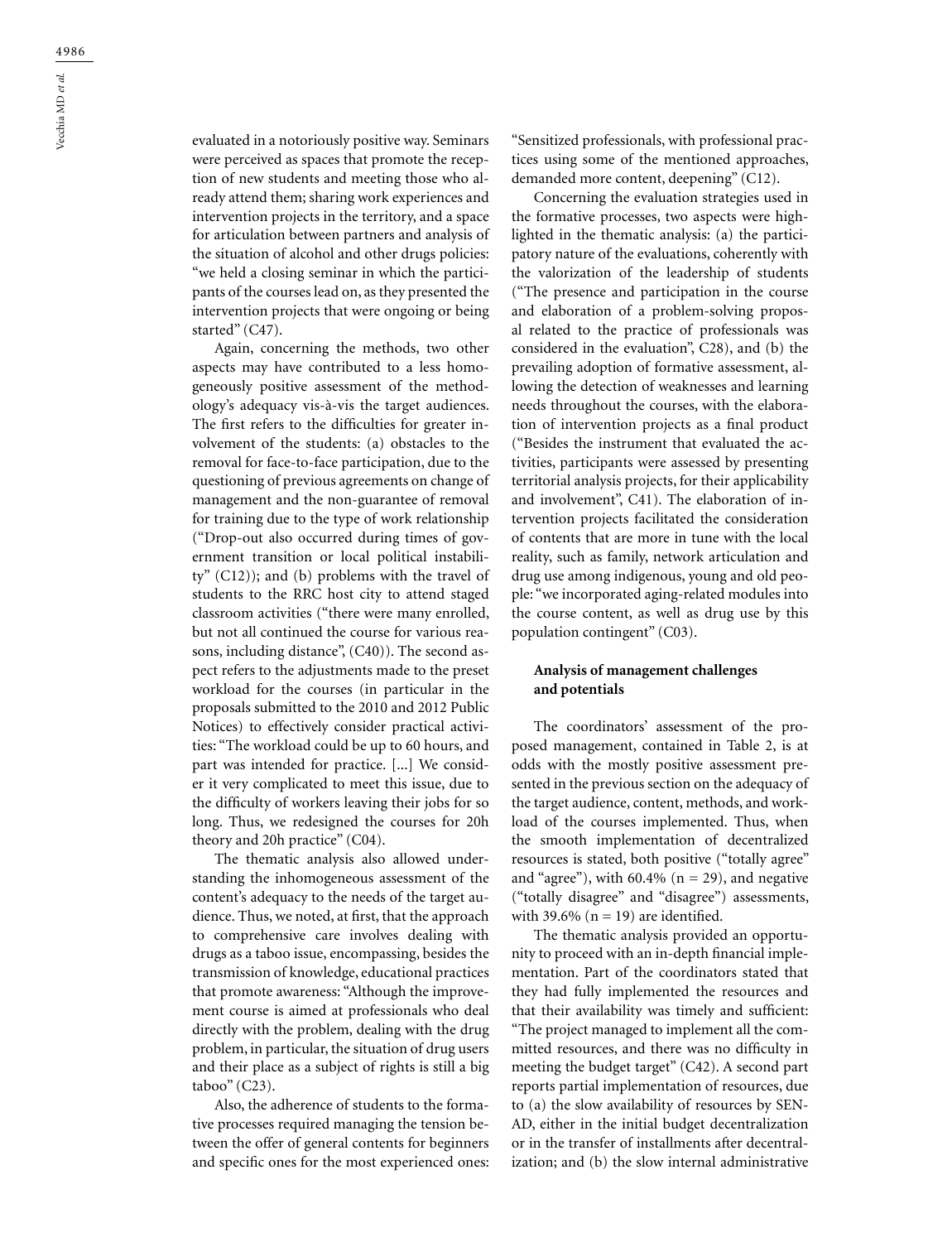flow to the host institutions, for example, due to the need to commit spending in the budget year: "In our public IES, funds were credited in the institution's account and followed all the procedures, such as bid and specific outsourcing of some services [...] we experienced some difficulties and sometimes impediment to use these funds" (C12). A third party, in turn, mentions the impossibility of implementing one or more of the approved proposals, due to legal or institutional constraints, or impediments related to the support foundation: "The first course was started and close to its completion, the fund managing university foundation went bankrupt" (C28).

Besides the financial implementation, the coordinators highlighted elements of the administrative implementation of the courses. They believe that the way the educational institution received the RRC in its internal bodies was decisive for its development: "The [University] assumed the RRC, and given the confidence that the population has in the scientific institution, all managers signed the technical cooperation agreement whose counterpart would be to free professionals at work and allow research" (C25).

Also, the coordinators highlighted obstacles to the development of the proposals: (a) overlaps in the training agenda, with simultaneous provision of classroom training processes (such as those proposed by the RRCs and the Care Paths, for example), with the understanding that the SENAD could have had a mediating role ("At the time, a competition of offerings by the different managing levels was in place [...] including the Care Paths project, which as per the municipal managers, hindered the removal of professionals from duty", C31); and (b) lack of more direct technical-educational advice to the RRCs by SENAD to support the development of the formative processes ("I think it is indispensable to improve the follow-up and guidance process to run this vital national project", C04).

Finally, regarding the current situation of the RRCs, the coordinators point out two distinct situations: (a) Centers that are inactive, not currently developing any actions; and (b) Operating Centers. Among the latter, we report demotivated teams due to lack of funds, and relocation of the initial objectives: "Well, the curricular and extra-curricular continuing education demand persists, but is unfunded; it is complicated to attract teachers with the same commitment" (C04). As a result, they have focused their activities on academic-scientific events, at postgraduate education level or in research activities: "The

RRC has been promoting annual Seminars/Colloquiums and conducting local research. However, we do not have any funds to offer systematic extension courses, such as that facilitated by the 2014 Public Notice" (C23).

#### **Self-assessment of locoregional impacts**

Regarding the perceived impacts, Table 2 expresses a positive assessment of the coordinators on the repercussions of the courses and the promotion of articulations in locoregional drug policies, addressing "totally agree" and "agree" options. The thematic analysis allowed identifying factors related to such impacts, from the coordinators' perspective.

We understand that the very opportunity to update knowledge and practices through the courses produces impacts, due to: (1) the affinity of the courses offered with drug policy reform, based mainly on the ethics of comprehensive care and human rights, and (2) the adoption of theoretical-practical activities, supporting the elaboration and development of singular therapeutic projects and in loco clinical-institutional oversight activities to strategic services, such as CAPSad: "In our region, CAPSad opening was taking place in several municipalities. These courses were important for the training and support of new teams and update and exchange space for professionals" (C54).

Concerning the teaching-service relationship, the following impacts were highlighted: (a) opportunities for reflection on prevailing prevention and care practices through the development of intervention projects in the territories; (b) elaboration of new training proposals, such as a lato sensu postgraduate course, due to the rapprochement of RRCs teams of university professors who previously worked in isolation; and (c) resumption of ties with the academic formation by the students due to the internalization allowed by the offer of formative processes in municipalities far from the major centers: "The regional articulations were significant concerning University reference to the municipalities and the bodies involved in drug policy in the region, so much so that the public notice was completed, and we continue to be asked for courses, research, extensions, among others" (C05).

The articulations in and of the network facilitated through the courses offered were also highlighted. Coordinators believe that this led to a more in-depth dialogue with managers, which minimized stigmas related to drug users, and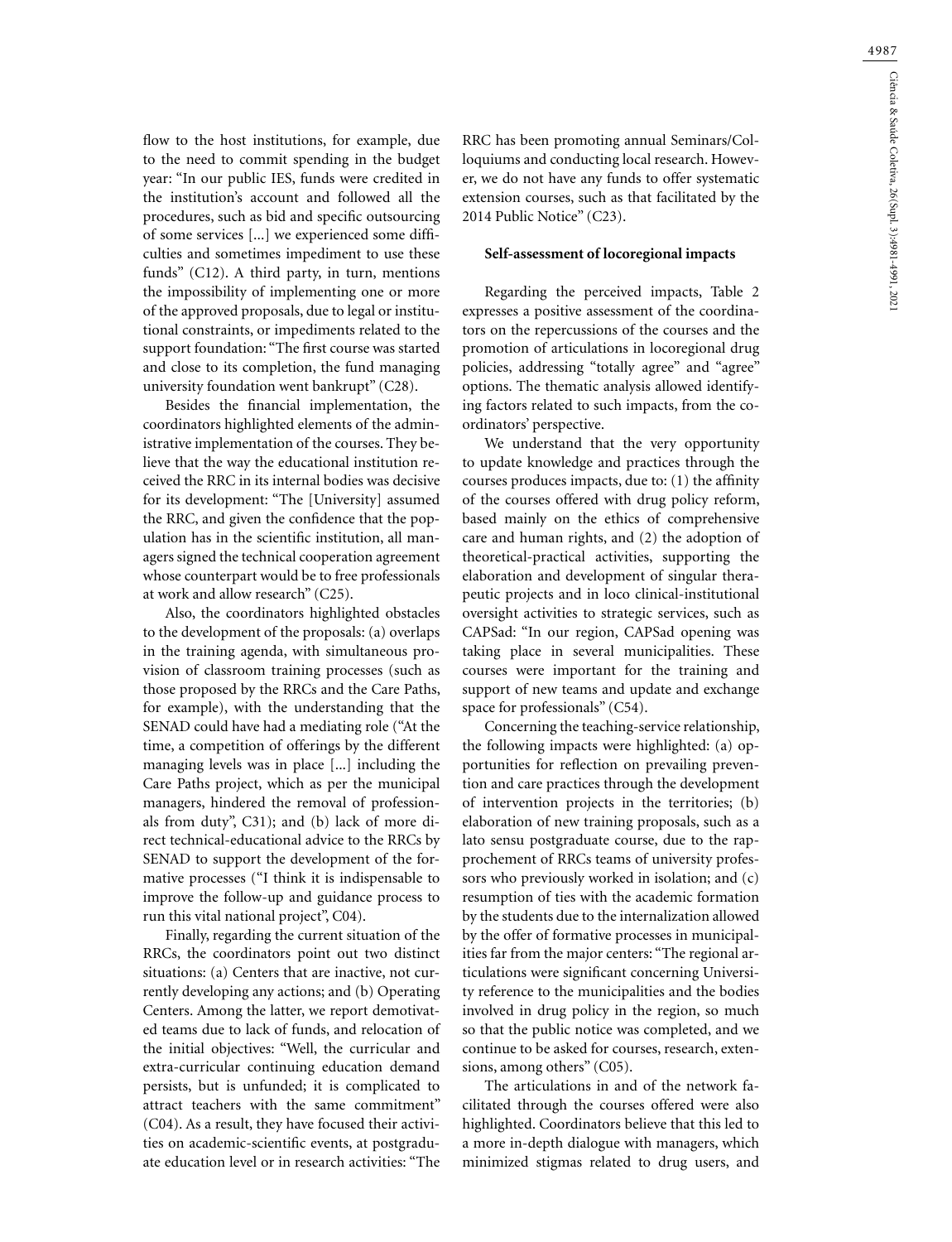supported sustaining changes in locoregional drug policies: "Managers, professionals and service users, as well as faculty and safety staff, had to talk to enable the holding of the Intervention Project in their workplaces" (C53).

The RRCs also mediated conflicts (travel, removal, among others) between government levels in order to increase participation opportunities: "A new agreement of the course coordination was required with SENAD and the State Drug Secretariat for the development of the program in other municipalities" (C09). Also, some RRCs worked with the care network, proposing intersectoral forums on alcohol and other drugs, thus contributing to the integration of local public policies: "Forums that gathered professionals and users were implemented, establishing care networks" (C36).

Finally, four suggestions for improvement to broaden impacts were generally pointed out: (1) setting the methodological proposal of RRCs from the perspective of questioning inspired by Freire's pedagogy; (2) consolidation of the ongoing diagnosis of locoregional training needs in the field of alcohol and other drugs; (3) improved communication channels between educational institutions and SENAD; and (4) enabling new funding sources, aiming at greater budgetary autonomy, closer monitoring of impacts and implementation of new proposals.

#### **Discussion**

The analysis allowed observing the effectively national scope of the implemented RRCs, based on the expanded capillarity of public technical and higher education institutions. The seminars held by the RRCs and the intervention projects in the territory stood out for having transcended their most direct pedagogical function by influencing the articulation of the intersectoral network. The relevance of the methodological flexibility in the course design was also evidenced, allowing the consideration of specific contents of the local reality of the drug policies. Coordinators stressed the importance of greater administrative and financial autonomy concerning proposal management. Finally, the role of RRCs as stakeholders in locoregional drug policies was highlighted.

We observed that RRCs that submitted and developed proposals for the three Public Notices were coordinated by people with more experience in the field of mental health, alcohol, and other drugs. Gaining experience with administrative and financial execution is crucial in program implementation, given the relevance of developing the institutional capacity of coordinators as implementing agents $13$ . Thus, we suggest that the findings of this research be taken into account when designing future public notices. The fact that two-thirds of the coordinators were women confirms the studies that point out the increased presence of women as leaders of research groups, among the best qualified academic strata of Brazilian science<sup>18,19</sup>.

Regarding the regional distribution of the implemented proposals, the expanded public network of federal higher education institutions (IFES) and federal institutes of education, science and technology (IFET) from 2003 to 201120 may have contributed to the implementation of a significant number of RRCs in the North and Northeast regions of the country. Another element that possibly also intervened was innovations in drug policies in some of the capitals and leading regions of northeastern Brazil, such as the "More Life" and "Comprehensive Care to Drug Users and Family Members" (ATITUDE) programs of the Pernambuco State Government<sup>21</sup>, and the pioneering projects of the Center for Drug Abuse Studies and Therapy (CETAD-UF-BA), such as the "Street Office" (later elevated to SUS services) and "Citizenship Point"22.

The adoption of analysis axes that prioritized a data aggregate analysis was necessary due to the changes observed in each new public call for proposals, especially in the 2014 Public Notice, which introduced greater methodological flexibility. Despite being well evaluated, these changes created difficulties for disaggregated analysis, at every public notice, making their comparability difficult. Thus, implementation studies allow highlighting the political and institutional conditions of the management and development of public policy interventions<sup>13</sup>; however, they provide limited data regarding impacts and results achieved, which would require the construction of a concomitant evaluation matrix at the onset of the implementation of the proposal.

The analyses carried out corroborated the obstacles to the more effective impacts of training policies in the field of alcohol and other drugs signaled by other studies: (a) high turnover of SUS and SUAS teams due to the weak work ties and the "seasonal political game"<sup>5</sup> (p. 181); (b) intra- and intersectoral fragmentation of public policy actions; (c) devaluation of phenomena in the field of alcohol and other drugs by managers with the presence of "repressive logic residues"<sup>5</sup>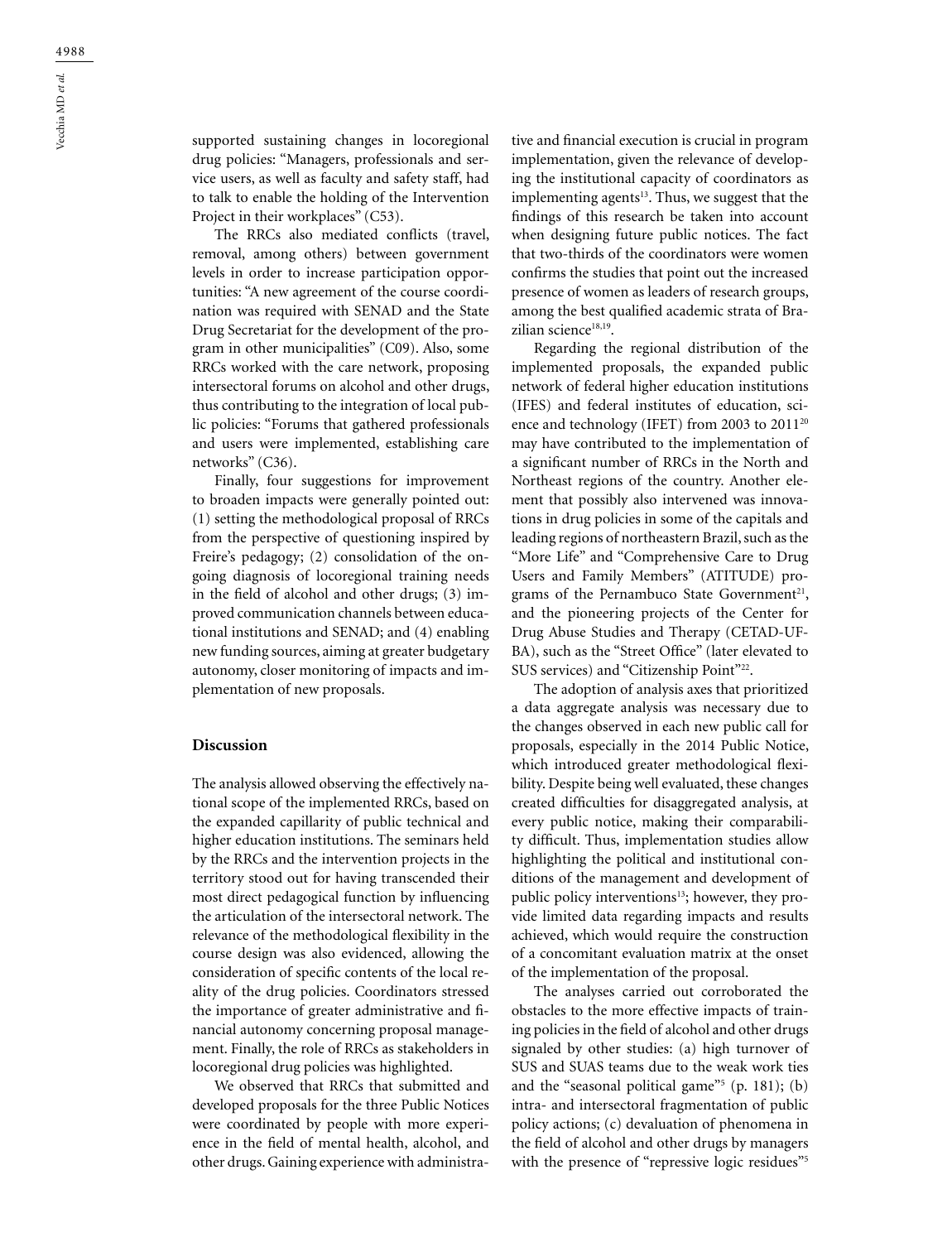(p. 181); and (d) negligible investment in the management of health education at the municipal level. The coordinators stressed the relevance of questioning moral positions and the mediation of conflicts<sup>23</sup> in pedagogical work and with managers.

The lack of a well-defined normative and evaluative parameter hinders judgments. However, the research developed indicates quantitative and qualitative evaluation indicators. Briefly, indicators "[are] some kind of flags that seek to synthetically express an aspect of (variable) reality"24 (p. 106). Although indicators must be conceived in a contextualized way and in the light of the singular reality to be evaluated, the naturalistic generalization of the results of this case study enables future evaluations of process and results to be supported by it.

Giving a voice to a stakeholder with an essential responsibility for the implementation at the local level allows moving beyond the "black box" of assessments that tightly divide the moments of formulation and implementation into a classic policy cycle perspective<sup>13</sup>. Again concerning the method, the easy application of the instrument was considered an additional advantage, bypassing the lack of interactivity inherent to the use of surveys.

The use of coordinators as the only informants of the analysis did not allow confrontation and comparison with the perspective of other critical stakeholders for the implementation of training proposals, such as teachers, students, and managers of educational institutions and public policies at their various levels and sectors. However, it allowed incorporating a segment with a relevant intrinsic motivation for participation<sup>25</sup>, enabling a practically census-like sampling. Further studies should consider the perspective of the other stakeholders involved, such as managers, participants, and other publics reached.

### **Final considerations**

There is a common place among several publications related to the field of drug policy: most authors recognize the inadequacy of training on this topic $1-5$ . As a result, extensive efforts have been made to overcome this critical node for psychosocial care to drug users. In this context, the role of RRCs in drug policies was evidenced by the role played not only in their most immediate goal of providing knowledge update for the agents involved in prevention and care actions but also in acting effectively in the articulation of locoregional intersectoral networks. Despite the significant impact, RRCs are currently experiencing the repeated problem of discontinuity in the planning and implementation of public policies in our country when management changes $26$ .

As this is an assessment of implementation, the analysis focused on the components of the formative processes, not addressing the proposals themselves, concerning consistency with the continuing or permanent education proposals. However, the articulation of the proposals with "practical activities" (usually related to services), especially those deriving from the proposals presented to the 2014 Public Notice, suggests their coherence with continuing education. However, this analysis would require longitudinal follow-up to gain greater consistency.

The Brazilian drug policy adopted a new direction in 2016. Since then, no funds have been made available to secure continuing training in the same perspective as it has been built. Support modalities must be resumed to sustain the functioning of both the implemented RRCs and the new Centers, given the persisting needs that prompted their proposal. Nevertheless, the experience accumulated by RRCs should be considered in proposing principles, guidelines, and priorities for a national policy of continuing education in the field of alcohol and other drugs, yet to be guided in our country.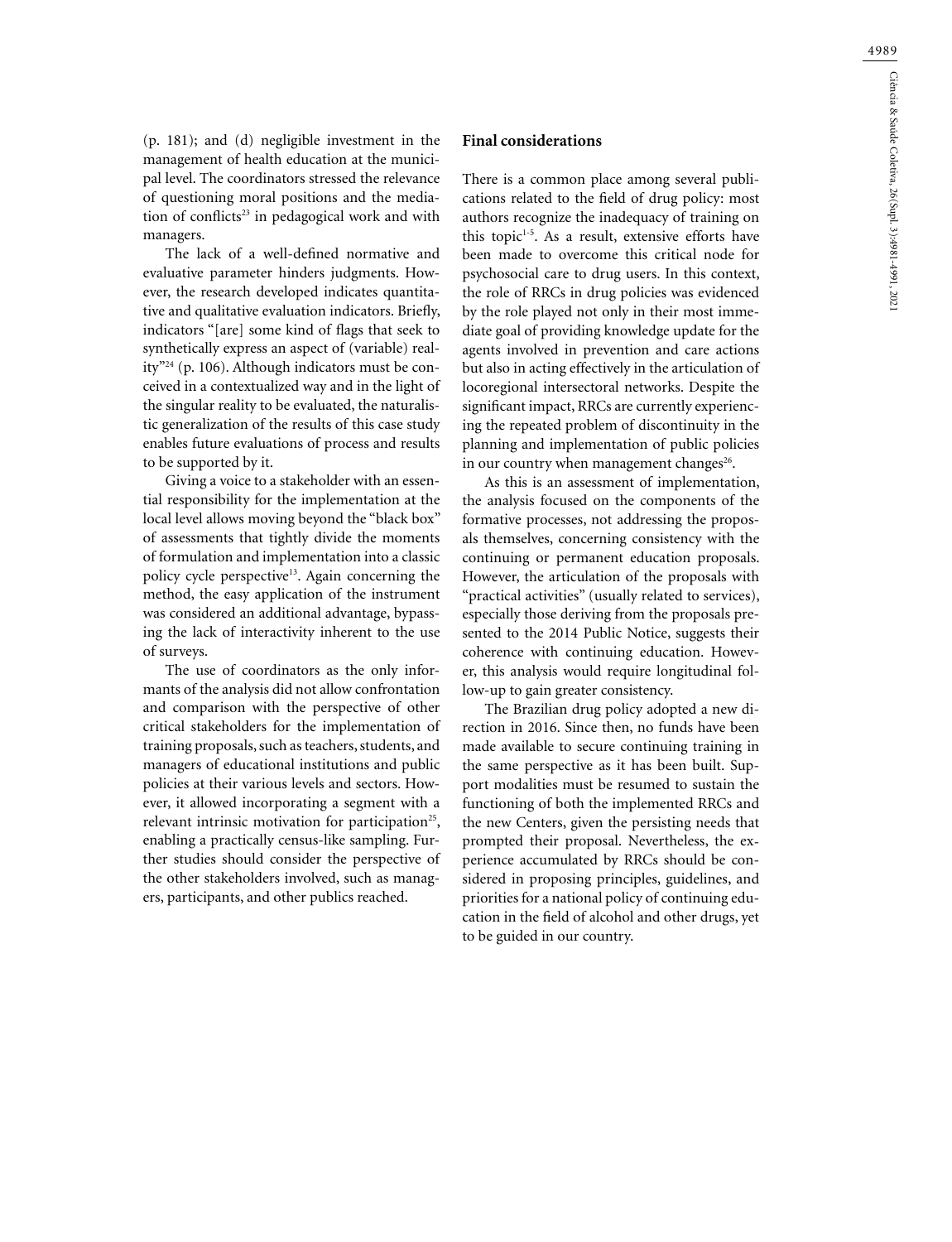# **Collaborations**

MD Vecchia and TM Ronzani worked on the research design and data analysis. MD Vecchia prepared the initial version of the manuscript, and all authors participated in data collection and in the final review of the manuscript.

## **Acknowledgments**

We are grateful to the coordinators of the Brazilian RRCs for their solicitude in answering the survey questionnaire, and to Psychology Department of Universidade Federal de São João del-Rei for the authorization of removal for the development of postdoctoral research by the first author.